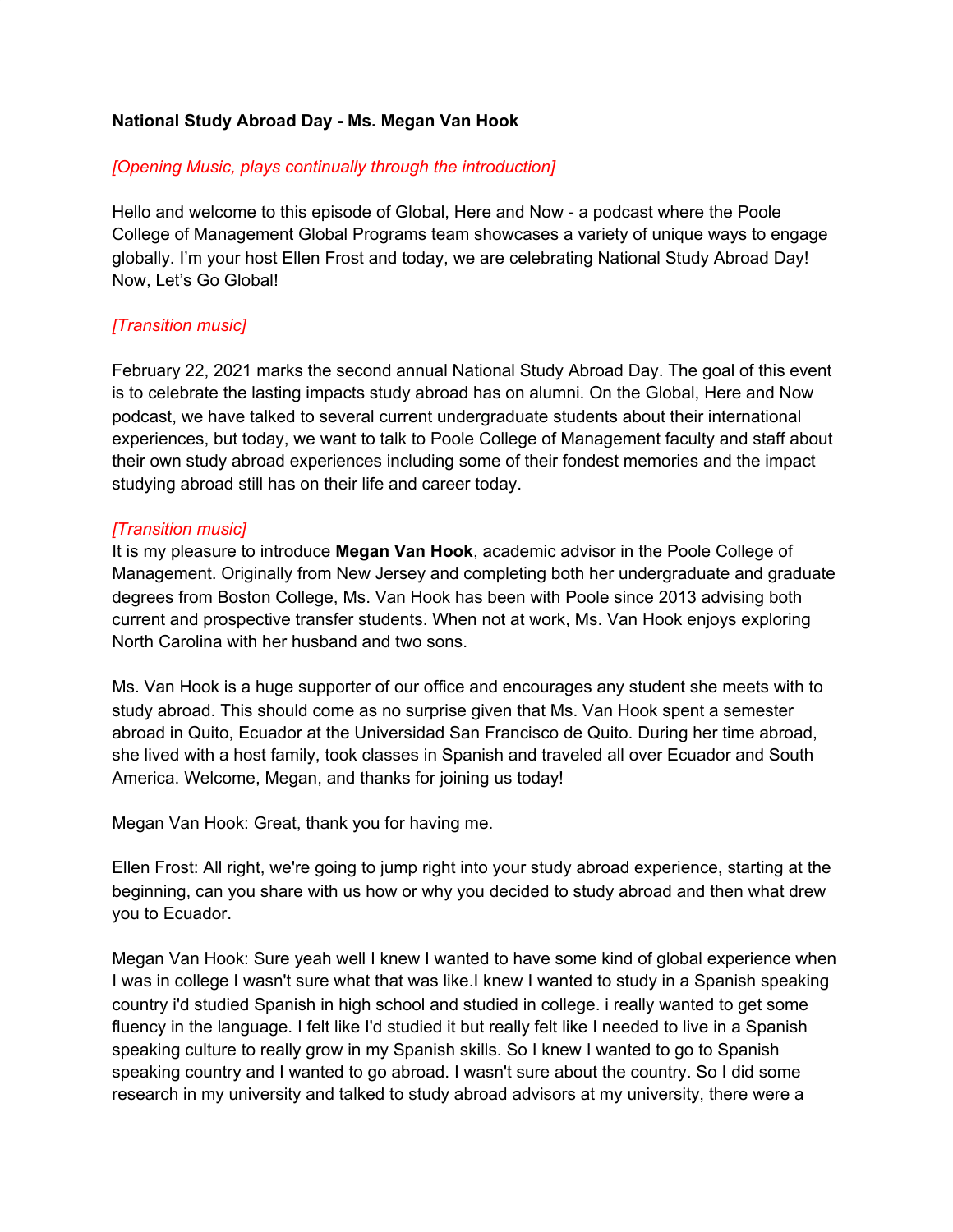couple options. Spain being one of them, Mexico and then they had a small program in Ecuador and it intrigued me with something that. I had never considered I never thought about that as a country I would potentially study abroad but upon doing more research into different programs it really was everything I was looking for. The program that I went to had a service component which was really important to me, I wanted to. Really immerse myself in the culture and learn and grow and make connections with people in the country I was studying in. Had a homestay and a host family component which I thought was going to be really helpful in my language abilities and growing in that, and also in the cultural immersion piece. And it also had a lot of opportunity to study and travel and take classes in Spanish, so I thought that was a great way for me to grow, both in my language ability and also in my connection to the culture in connection to the people of the country.

Ellen Frost: yeah absolutely and you've touched on a few kinds of the pieces of the program that you really enjoyed but thinking about your experience can you share one or two highlights from your time abroad, I know there are many, but maybe one or two that you can share with us.

Megan Van Hook: Sure there are so many the big part where the connections and the relationships that I made when I was abroad, my host family was amazing. I'm still very close with them. I was invited to their weddings. They've seen pictures of their grandkids and their children and my children . It's a relationship that will last my whole life. So my connection with my host family, I had a host mother and father and then to his brothers and his sister so we're all still very close in touch base on social media and keep track of what each other's doing in their lives, so that, for me, was definitely the highlight. The ability to really engage in the country and the culture of Ecuador, is a really beautiful diverse country small country but there's so much there, I had the ability to travel throughout the country of Ecuador, I went to the rain forest, I went to the beach I went to the mountains, I went to the Galapagos Islands, which were incredible. All within a very short period of time, and it was very easy to do that very easy to travel, both within the country of Ecuador and also traveled outside of Ecuador. As well pretty much all around South America and at the same time taking classes of course and growing and learning and. Growing in my language skills and making friends with students that were in the university local Ecuadorian students, many of which I'm also still close with and also other students that were studying abroad in the country, I met students from my own university that I didn't know. But we're sitting on the same program as well as students from universities all over the country all over the United States that were sitting there as well, so so many highlights, but I think those are my top few.

Ellen Frost: yeah for sure I think a few things that stick out that I think for students listening would be something them to consider as a lot of students, want to go to Europe in Europe so phenomenal destination and our most. Popular one, but I think traveling to a country and to a region of the world that you might not naturally travel to for vacations or work opportunities gives you the experience like you had to. live in and travel around the country that you otherwise wouldn't have gotten to know which I think is pretty incredible and then I think. The Community and the connections that you meet you know you you've talked about your host family local students but also other students from your.undergrad institution and around the United States, I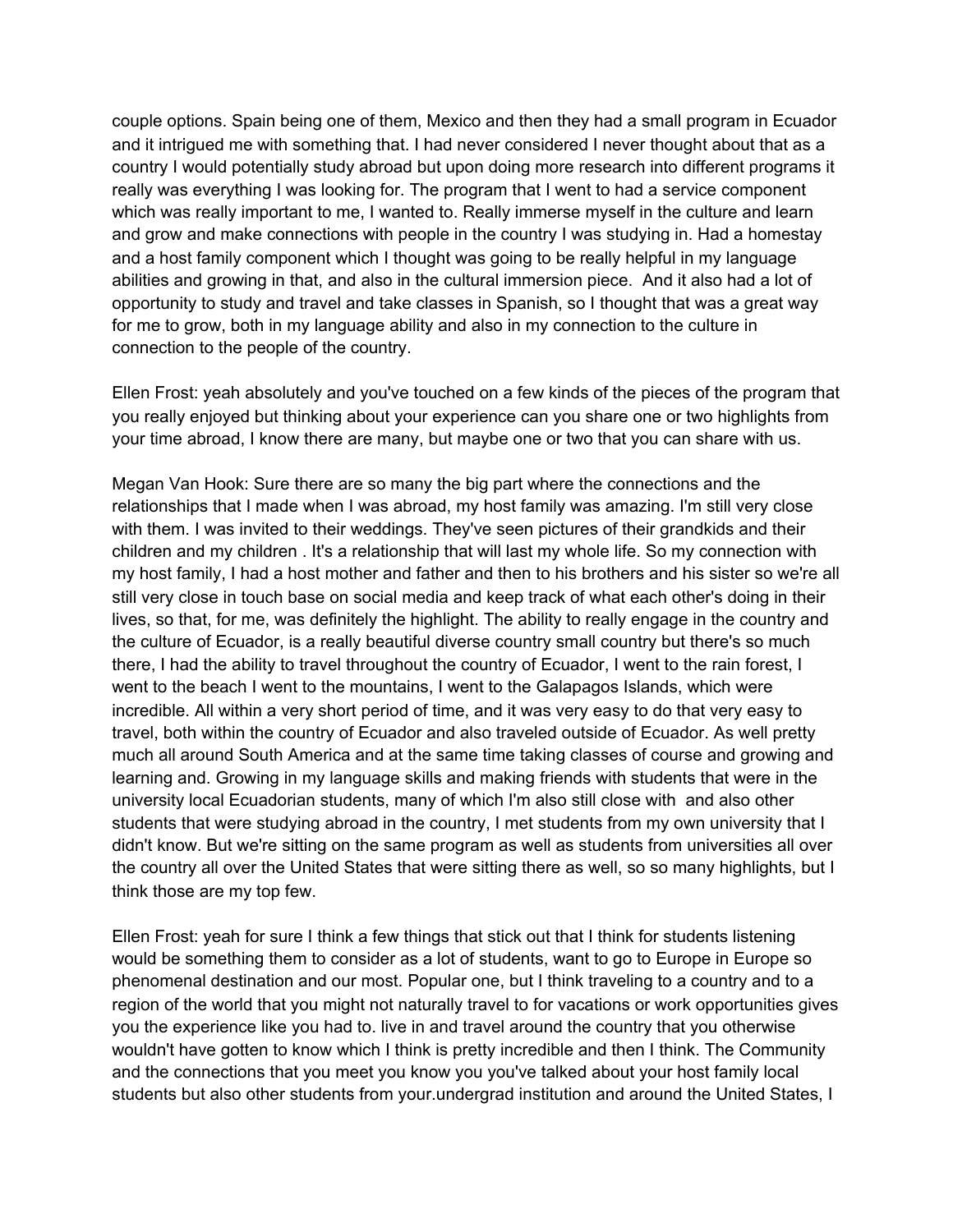think a program that offers, that is, is really important, so in thinking about your study abroad experience it was a few years ago, maybe many years.What still sticks with you about your time abroad, like what has the experience, maybe shaped who you are now even though it was a while ago.

Megan Van Hook: It did I mean it was easily the most. I think take you out of your comfort zone experience that I had in college, I think it was I had the most growth through studying abroad. It taught me what it was like to live in a different culture and to experience a different culture and to really embrace not knowing and embrace learning which.I tend to be someone who likes to be in control of things, and there was a lot of situations where you just had to go with it and just learn and. Trust yourself and make decisions and problem solve and those were skills that you know I use in jobs every single day and even. After my study abroad experience the friendships and relationships, like, I said that I made with my host family and people from my own university. You know I'm still great friends with both of those my host family and and people from my university that you know we were in each other's weddings we see each other's children, so my best friends were the ones that I studied abroad with. So, really, it was the most I think influential experience I had in my college experience and. If someone has the opportunity to study abroad, I always say it's gonna change your life in so many different ways, you probably never anticipated. But it is always that are really, really good for your growth as a student, as a person, as a professional. Have nothing but, really, really wonderful memories from my time there and even after I think. From my first job after college, I was interviewing in a lot of different places. The first job that I actually got after college and in the interview I had studied abroad in Quito Ecuador and we talked about that experience. And I think that had something to do with me getting that first job out of college, because I was able to tell them how. What I learned there and the experiences that I had there showed how that would help me in my current role that I was applying for in so many different ways, it was a while ago, but I still look back on that time so fondly and wish I could study abroad again.

Ellen Frost: Yeah, don't we all right. yeah exactly that kind of leads us into our last question, which I think you've touched on, but. Based on your own experience abroad and then thinking about your role as an academic advisor in Poole , what advice do you have for students who are thinking about studying abroad?

Megan Van Hook: Do it there's ways to do it, you might not think you can do it, but you can. There's so many resources and so many people that can help you miss frost being one of them. To help make that happen, and even if it's you know hey I can't study abroad for a semester, or you know i'm thinking, maybe a summer program or maybe a spring break program or something like that. Just a way that you can get out of the familiar familiarity and live somewhere differently and learn and grow. there's no real other opportunity to do that, especially if you're thinking of a semester program I would love to go study or go somewhere for. Three months of my life or four months of my life, but with a job in life and everything else it's just probably not going to happen any other time. So if you have the opportunity, and you can do it, I would so highly recommend it and. Even if you're not sure, use those resources and